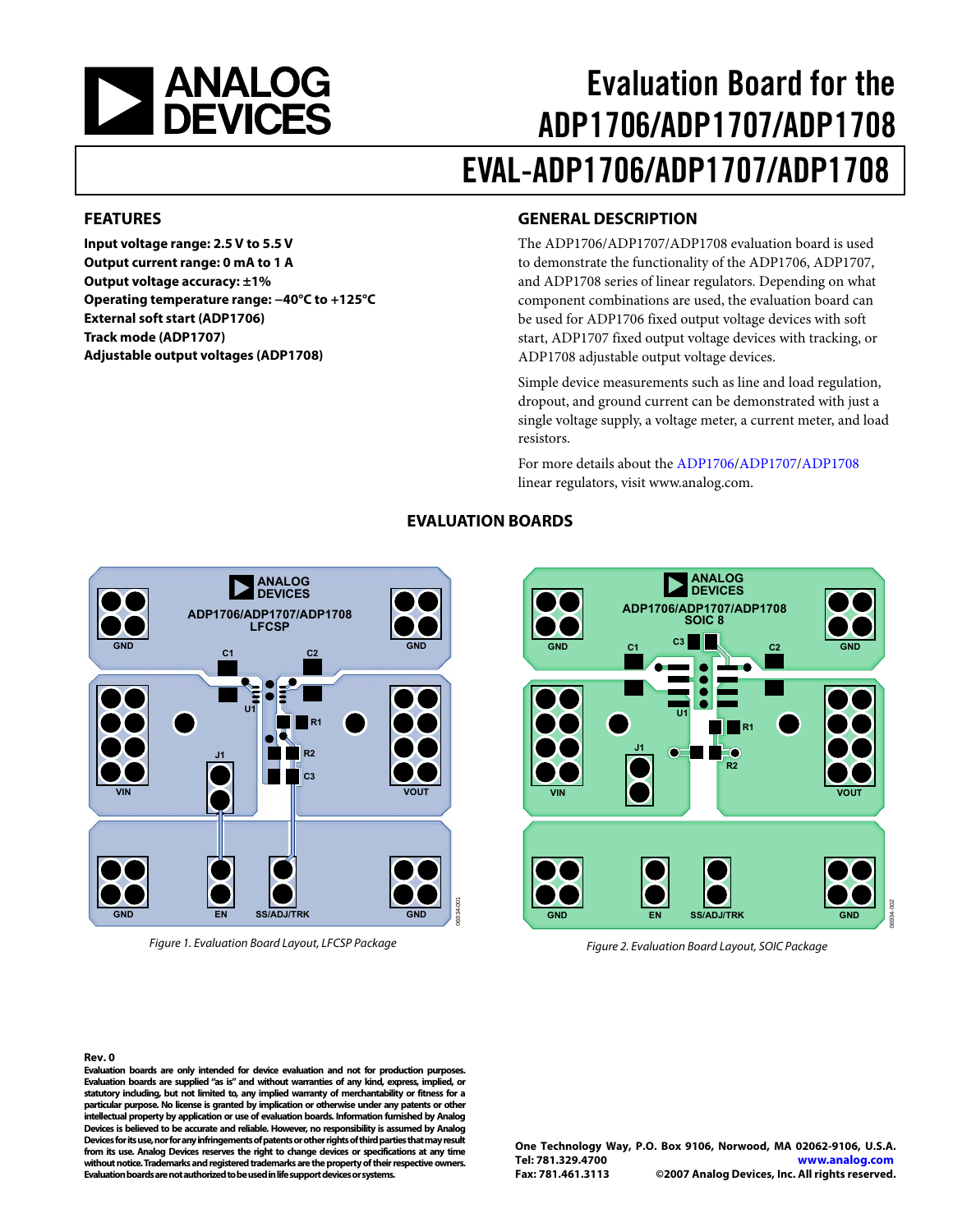# <span id="page-1-0"></span>**TABLE OF CONTENTS**

### **REVISION HISTORY**

7/07-Revision 0: Initial Version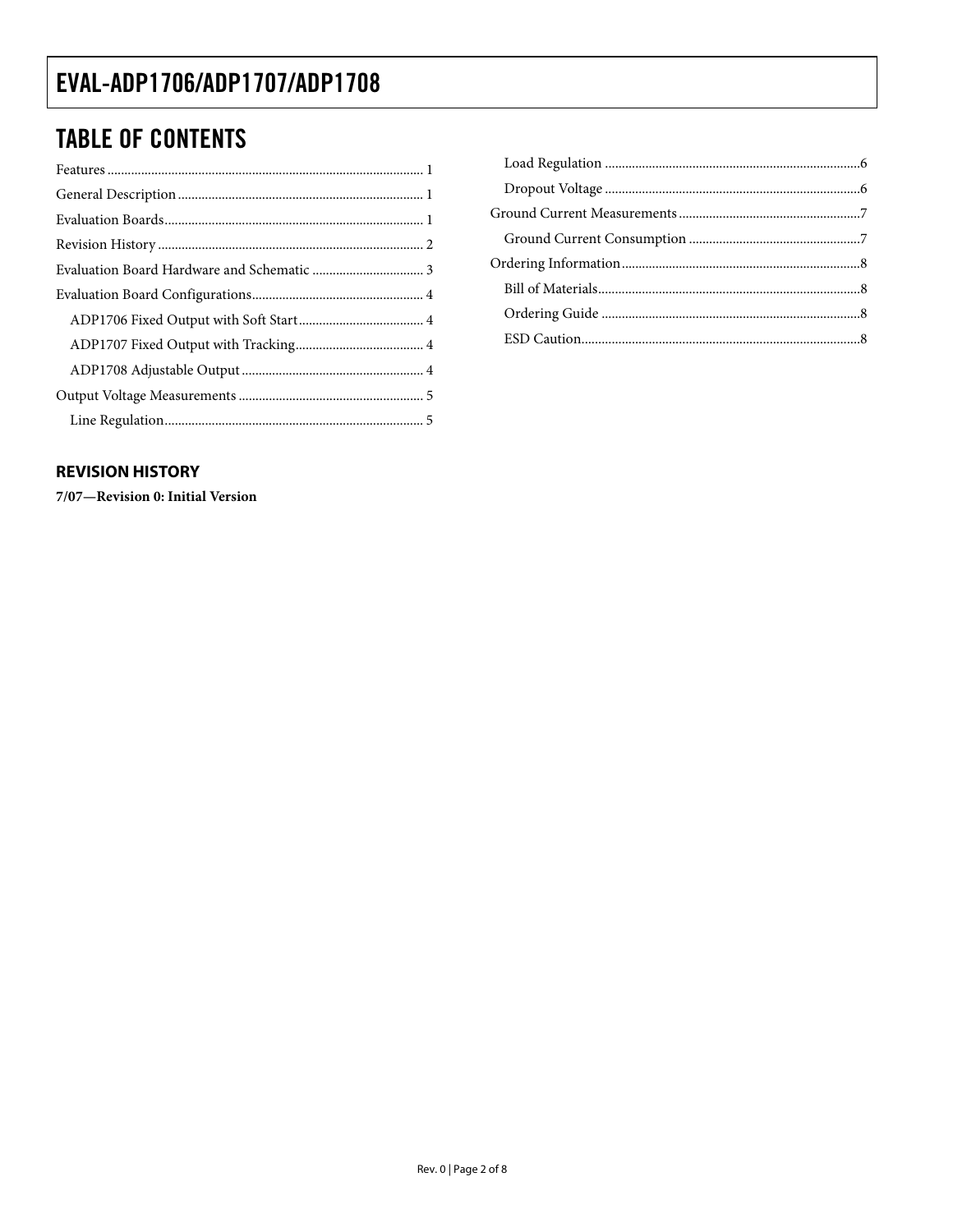# <span id="page-2-0"></span>EVALUATION BOARD HARDWARE AND SCHEMATIC



Figure 3. Evaluation Board Schematic

#### **Table 1. Evaluation Board Hardware Components**

| Component           | <b>Function</b>                 | <b>Description</b>                                                                                               |
|---------------------|---------------------------------|------------------------------------------------------------------------------------------------------------------|
| U1 <sup>1</sup>     | Linear regulator                | ADP1706/ADP1707/ADP1708 Low Dropout Linear Regulator.                                                            |
| C1                  | Input capacitor                 | 4.7 µF Input Bypass Capacitor.                                                                                   |
| C)                  | Output capacitor                | 4.7 µF Output Capacitor. Required for stability and transient performance.                                       |
| C3 <sup>2</sup>     | Soft start capacitor            | 10 nF Soft Start Capacitor for the ADP1706. Soft start capacitor determines<br>Vout ramp-up time during startup. |
| R1, R2 <sup>3</sup> | Output voltage adjust resistors | External Resistors. Used to set $V_{\text{OUT}}$ with the ADP1708.                                               |
| J1                  | Jumper                          | Jumper. Connects EN to IN for automatic startup.                                                                 |

<sup>1</sup> Component varies depending on the evaluation board type ordered.<br><sup>2</sup> Present only on boards with the ADP1706.

<sup>3</sup> Present only on boards with the ADP1708.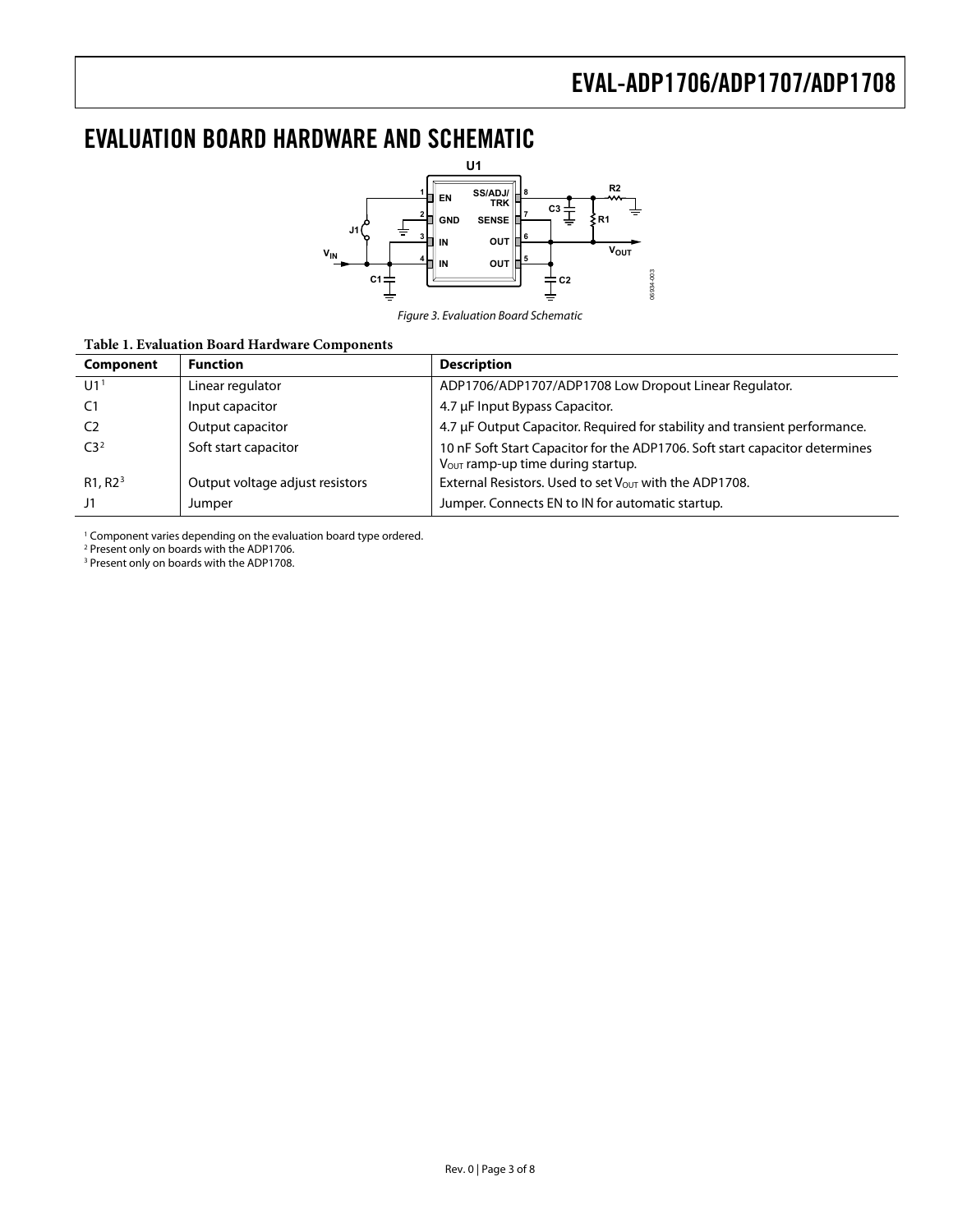# <span id="page-3-0"></span>EVALUATION BOARD CONFIGURATIONS

The ADP1706/ADP1707/ADP1708 evaluation boards come supplied with different components depending on which version is ordered. Components common to all versions are C1, C2, and J1.

### **ADP1706 FIXED OUTPUT WITH SOFT START**

The evaluation board supplied with the ADP1706 has the additional C3 soft start capacitor. This capacitor controls the rise time when the output voltage starts up. [Figure 4](#page-3-1) shows the schematic of this evaluation board configuration.

<span id="page-3-3"></span>

Figure 4. ADP1706 Fixed Output with Soft Start

### <span id="page-3-1"></span>**ADP1707 FIXED OUTPUT WITH TRACKING**

The evaluation board supplied with the ADP1707 does not have C3, R1, or R2 populated. The user can instead connect an external voltage to the SS/ADJ/TRK pad of the evaluation board to use the track function. [Figure 5](#page-3-2) shows the schematic of this evaluation board configuration.



<span id="page-3-2"></span>Figure 5. ADP1707 Fixed Output with Tracking

### **ADP1708 ADJUSTABLE OUTPUT**

The evaluation board supplied with the ADP1708 has additional R1 and R2 resistors to set the output voltage. [Figure 6](#page-3-3) shows the schematic of this evaluation board configuration.



The output voltage is set based on the following equation:

$$
V_{OUT} = 0.8 V \left( 1 + \frac{R1}{R2} \right)
$$

For example, if R1 = 10 k $\Omega$  and R2 = 4.99 k $\Omega$ , then  $V_{\text{OUT}}$ is 2.403 V.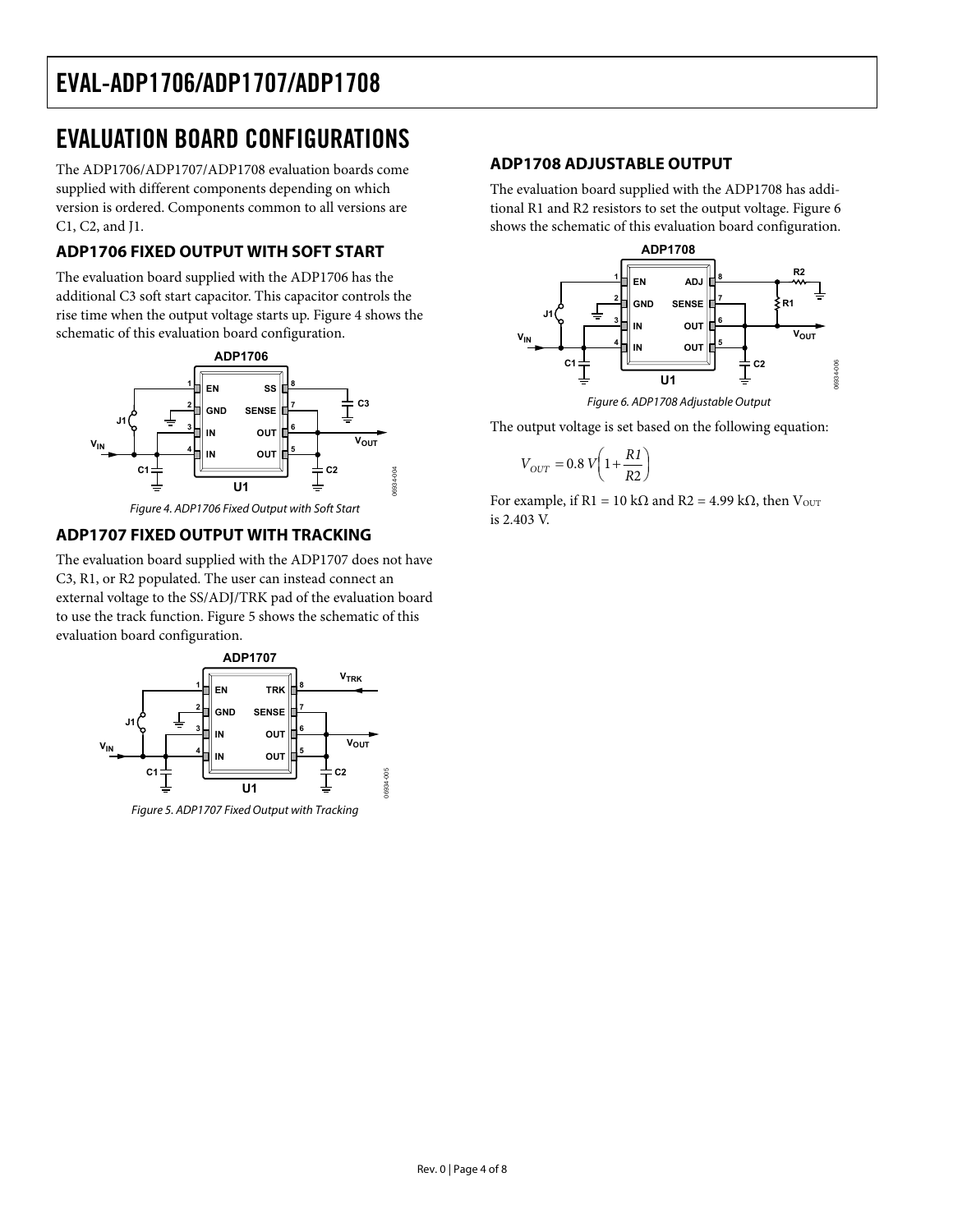### <span id="page-4-0"></span>OUTPUT VOLTAGE MEASUREMENTS



Figure 7. Output Voltage Measurement

<span id="page-4-1"></span>[Figure 7](#page-4-1) shows how the evaluation board can be connected to a voltage source and a voltage meter for basic output voltage accuracy measurements. A resistor can be used as the load for the regulator. Ensure that the resistor has a power rating adequate to handle the power expected to be dissipated across it. An electronic load can also be used as an alternative. Ensure that the voltage source can supply enough current for the expected load levels.

Follow these steps to connect to a voltage source and voltage meter:

- 1. Connect the negative terminal (−) of the voltage source to one of the GND pads on the evaluation board.
- 2. Connect the positive terminal (+) of the voltage source to the VIN pad of the evaluation board.
- 3. Connect a load between the VOUT pad and one of the GND pads.
- 4. Connect the negative terminal (−) of the voltage meter to one of the GND pads and the positive terminal (+) of the voltage meter to the VOUT pad.
- 5. The voltage source can now be turned on. If J1 is inserted (this connects EN to VIN for automatic startup), then the regulator powers up.

<span id="page-4-2"></span>If the load current is large, the user needs to connect the voltage meter as close as possible to the output capacitor to reduce the effects of IR drops.

### **LINE REGULATION**

For line regulation measurements, the regulator's output is monitored while its input is varied. For good line regulation, the output must change as little as possible with varying input levels. To ensure that the device is not in dropout during this measurement, VIN must be varied between  $VOUT<sub>NOM</sub> + 0.6 V$ (or 2.5 V, whichever is greater) and  $VIN<sub>MAX</sub>$ . For example, for an [ADP1706 w](http://www.analog.com/ADP1712)ith fixed 3.3 V output, VIN needs to be varied between 3.9 V and 5.5 V. This measurement can be repeated under different load conditions. [Figure 8](#page-4-2) shows the typical line regulation performance of an ADP1706 with fixed 3.3 V output.



Figure 8. Output Voltage vs. Input Voltage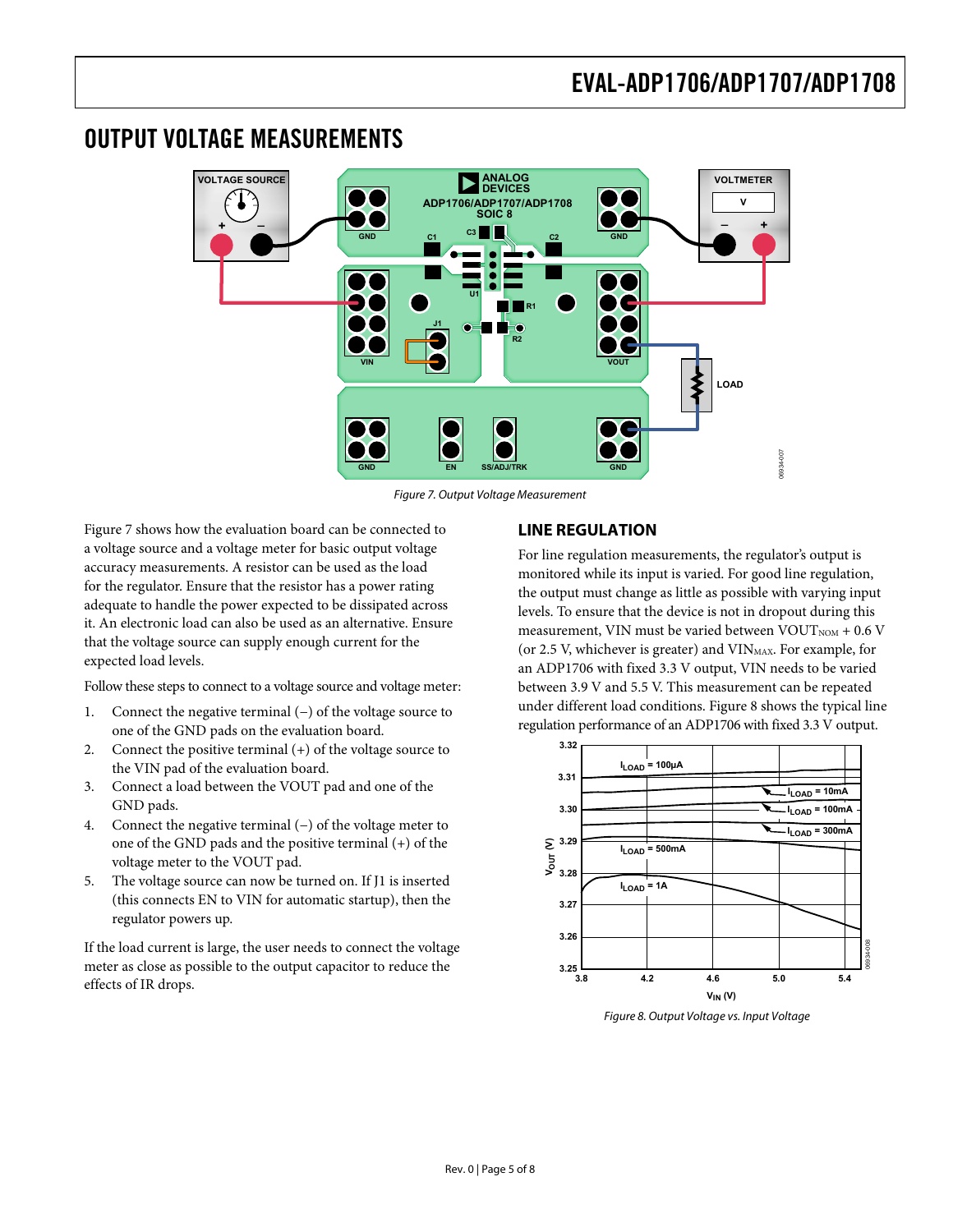### <span id="page-5-0"></span>**LOAD REGULATION**

For load regulation measurements, the regulator's output is monitored while the load is varied. For good load regulation, the output must change as little as possible with varying load. The input voltage must be held constant during this measurement. The load current can be varied from 0 mA to 300 mA. [Figure 9](#page-5-1) shows the typical load regulation performance of an ADP1706 with fixed 3.3 V output for an input voltage of 3.8 V.



<span id="page-5-2"></span><span id="page-5-1"></span>Figure 9. Output Voltage vs. Load Current

### **DROPOUT VOLTAGE**

Dropout voltage can be measured using the configuration shown in [Figure 7](#page-4-1). Dropout voltage is defined as the input-tooutput voltage differential when the input voltage is set to the nominal output voltage. This applies only for output voltages above 2.5 V. Dropout voltage increases with larger loads. For more accurate measurements, a second voltage meter can be used to monitor the input voltage across the input capacitor. The input supply voltage may need to be adjusted to account for IR drops, especially if large load currents are used. [Figure 10](#page-5-2) shows a typical curve of dropout voltage measurements with different load currents.



Figure 10. Dropout Voltage vs. Load Current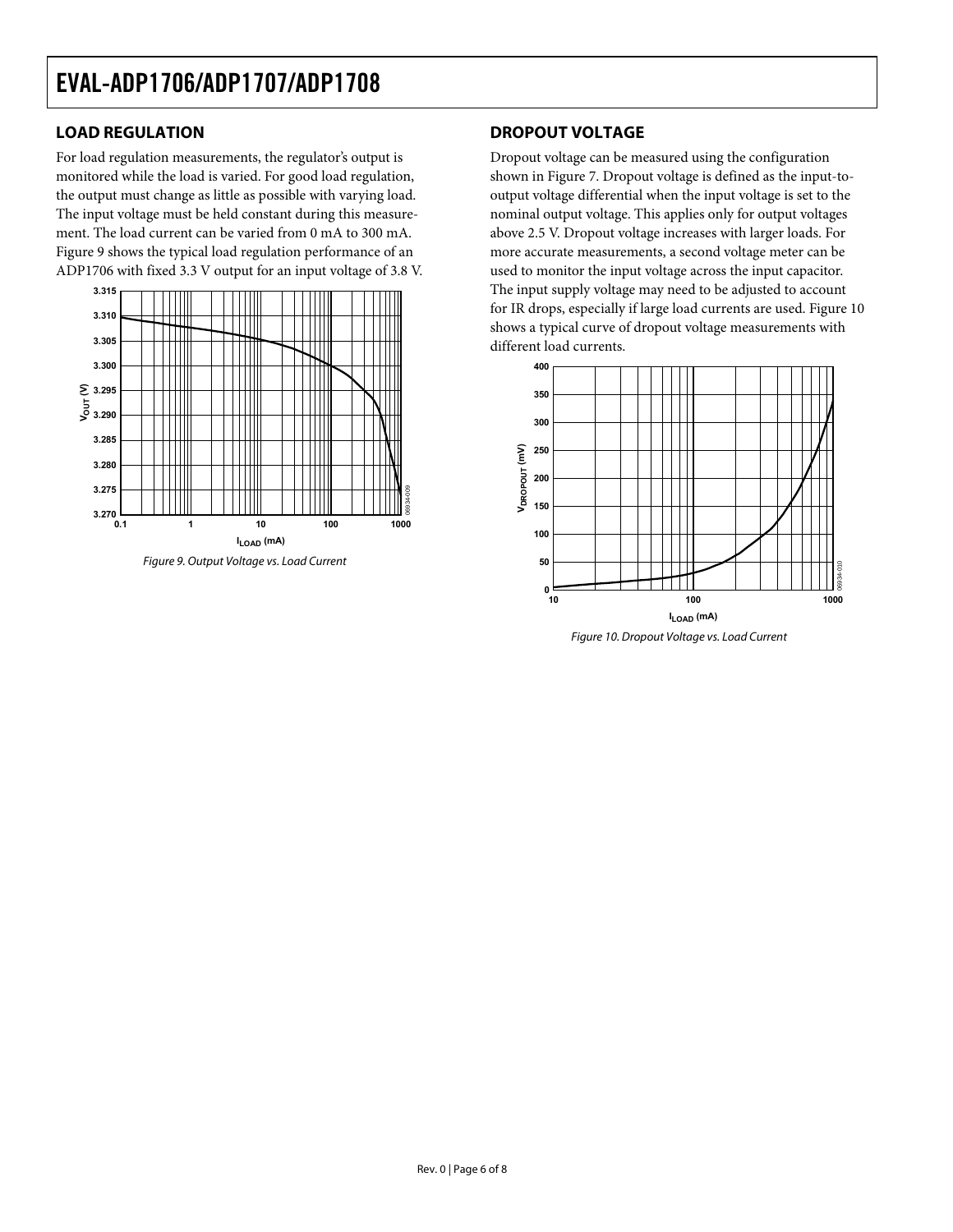### <span id="page-6-1"></span><span id="page-6-0"></span>GROUND CURRENT MEASUREMENTS



Figure 11. Ground Current Measurement

<span id="page-6-2"></span>[Figure 11](#page-6-2) shows how the evaluation board can be connected to a voltage source and an ammeter for ground current measurements. A resistor can be used as the load for the regulator. Ensure that the resistor has a power rating adequate to handle the power expected to be dissipated across it. An electronic load can be used as an alternative. Ensure that the voltage source used can supply enough current for the expected load levels.

Follow these steps to connect to a voltage source and ammeter:

- 1. Connect the positive terminal (+) of the voltage source to the VIN pad on the evaluation board.
- 2. Connect the positive terminal (+) of the ammeter to one of the GND pads of the evaluation board.
- 3. Connect the negative terminal (−) of the ammeter to the negative (−) terminal of the voltage source.
- 4. Connect a load between the VOUT pad of the evaluation board and the negative (−) terminal of the voltage source.
- 5. The voltage source can now be turned on. If J1 is inserted (this connects EN to VIN for automatic startup), then the regulator powers up.

### <span id="page-6-3"></span>**GROUND CURRENT CONSUMPTION**

Ground current measurements are a way of determining how much current the regulator's internal circuits are consuming while performing the regulation function. To be efficient, the regulator needs to consume as little current as possible.

Typically, the regulator uses the maximum current when supplying its largest load level (1 A). [Figure 12](#page-6-3) shows the typical ground current consumption for various load levels at  $VIN = 3.8 V$ .



Figure 12. Ground Current vs. Load Current

When the device is disabled (EN = GND), ground current drops to less than 1 μA.

Note that larger ground current levels occur when using an evaluation board with R1 and R2 present.